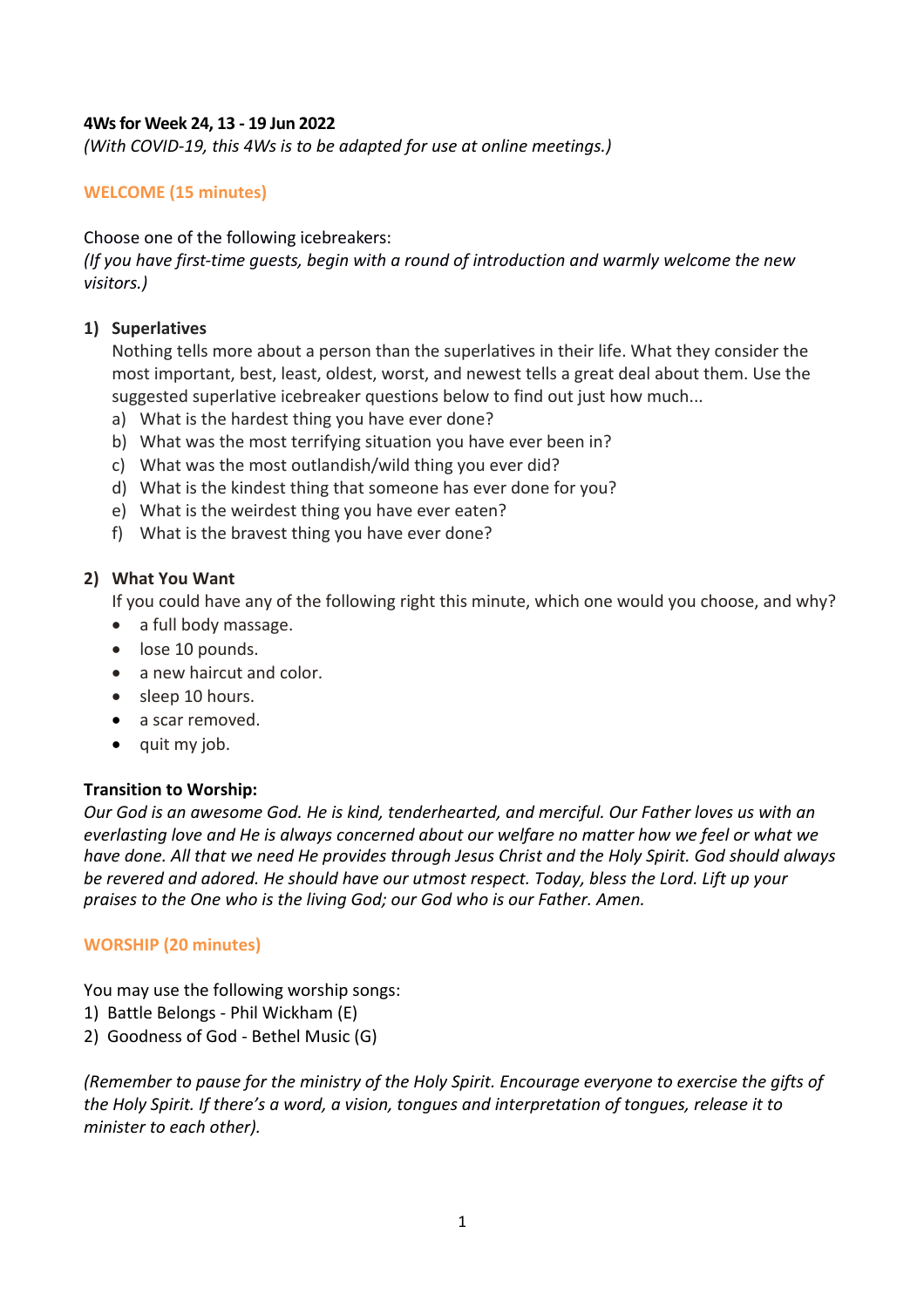### **Transition to Word:**

*Eternal God, You are mighty and strong. You are the One and Only Creator above all. You are Jehovah Jireh, our God who provides! King above all kings! Jesus, You are God's Worthy Lamb, slain as God's sacrifice for the sin of the world. You have all authority, power, riches, wisdom, strength, honor, glory and blessing in heaven and earth. Honor, glory and power belong to You, the One sitting at God's right hand on the throne. You are the Lamb forever and ever. In Your mighty Name, Jesus, we pray. Amen!*

#### **WORD (45 minutes)**

#### **Memory verse of the week: Esther 4:14 (NIVUK)**

**<sup>14</sup>** For if you remain at this time, relief and deliverance for the Jews will arise from another place, but you and your father's family will perish. And who knows but that you have come to your royal position for such a time as this?"

#### **Sermon Title: A Dwelling Place By Senior Pastor Daniel Khong on 11-12 June 2022**

#### **Scripture Passage: Psalm 132:1-5 (NKJV)**

**<sup>1</sup>** Lord, remember David and all his afflictions; **<sup>2</sup>** how he swore to the Lord, and vowed to the Mighty One of Jacob: **<sup>3</sup>** "Surely I will not go into the chamber of my house, or go up to the comfort of my bed; **<sup>4</sup>** I will not give sleep to my eyes or slumber to my eyelids, **<sup>5</sup>** until I find a place for the Lord, **a dwelling place** for the Mighty One of Jacob."

### **Introduction**

Psalm 132:1-5 is the psalmist's plea for God to remember David's hardships that he had to endured to find a dwelling place for the Lord, and his vow not to rest until he fulfils his promise to find a place for the ark, the symbol of God's dwelling presence to rest. Like David, we must desire to make FCBC a dwelling place for God, not a place for visitation.

In order for our church, our cells, our homes, and our lives to create a dwelling place for God's presence, we must focus on:

- 1. Alignment, not just Atmosphere
- 2. Proximity, not just Power
- 3. "Afresh", not just "Again"

### **Discovery and Understanding Questions:**

### **Q1. Why should we seek alignment and not just atmosphere? What is the difference?**

**A1.** Atmosphere revolves around feelings. Alignment revolves around faith. For sure, having a conducive atmosphere helps, but atmosphere is not consistent. Shadrach, Meshach, and Abednego in Daniel 3:19-27, were thrown into the furnace. The atmosphere or environment they were in were by no means ideal, yet they encountered the awesome presence and power of God.

### **Daniel 3:19-27 (NLT)**

**<sup>19</sup>**Nebuchadnezzar was so furious with Shadrach, Meshach, and Abednego that his face became distorted with rage. He commanded that the furnace be heated seven times hotter than usual.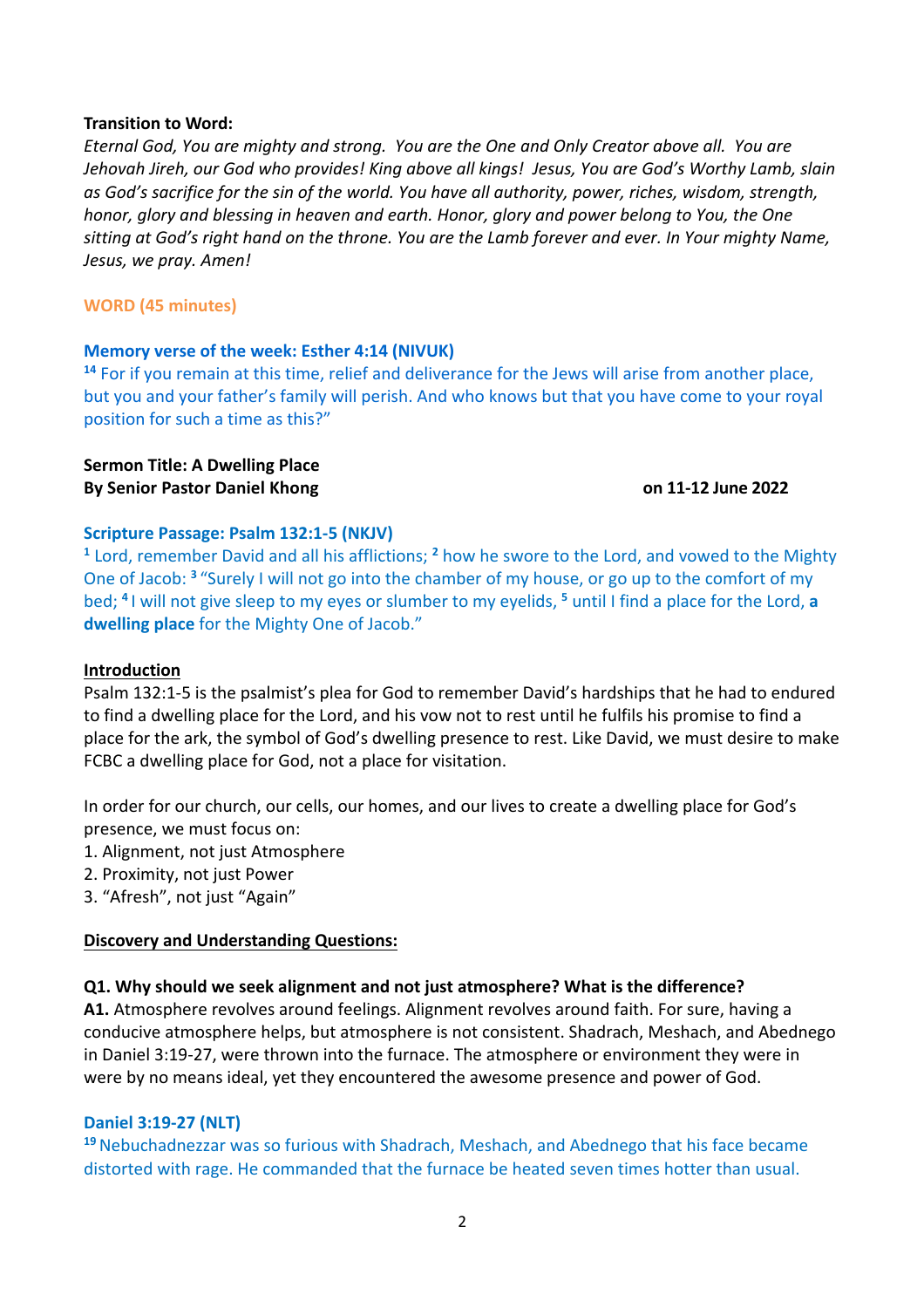**<sup>20</sup>** Then he ordered some of the strongest men of his army to bind Shadrach, Meshach, and Abednego and throw them into the blazing furnace. **<sup>21</sup>** So they tied them up and threw them into the furnace, fully dressed in their pants, turbans, robes, and other garments. **<sup>22</sup>** And because the king, in his anger, had demanded such a hot fire in the furnace, the flames killed the soldiers as they threw the three men in. **<sup>23</sup>** So Shadrach, Meshach, and Abednego, securely tied, fell into the roaring flames. **<sup>24</sup>** But suddenly, Nebuchadnezzar jumped up in amazement and exclaimed to his advisers, "Didn't we tie up three men and throw them into the furnace?" "Yes, Your Majesty, we certainly did," they replied. **<sup>25</sup>** "Look!" Nebuchadnezzar shouted. "I see four men, unbound, walking around in the fire unharmed! And the fourth looks like a god!" **<sup>26</sup>** Then Nebuchadnezzar came as close as he could to the door of the flaming furnace and shouted: "Shadrach, Meshach, and Abednego, servants of the Most High God, come out! Come here!" So Shadrach, Meshach, and Abednego stepped out of the fire. **<sup>27</sup>** Then the high officers, officials, governors, and advisers crowded around them and saw that the fire had not touched them. Not a hair on their heads was singed, and their clothing was not scorched. They didn't even smell of smoke!

## **Q2. Why is proximity more important than power? What can we learn from the life of Moses?**

**A2.** The word proximity refers to the closeness in relationship, synonymous to a certain degree to intimacy. If our desire is to just chase after God's power (signs, wonders & miracles), we can end up completely losing sight of what really matters – God, or even lose our love for God.

### **Matthew 7:21-23 (NLT)**

<sup>21</sup> "Not everyone who calls out to me, 'Lord! Lord!' will enter the Kingdom of Heaven. Only those who actually do the will of my Father in heaven will enter. **<sup>22</sup>** On judgment day many will say to me, 'Lord! Lord! We prophesied in your name and cast out demons in your name and performed many miracles in your name.' **<sup>23</sup>** But I will reply, 'I never knew you. Get away from me, you who break God's laws.'

### **Revelation 2:4 (NKJV)**

Nevertheless I have this against you, that you have left your first love.

Moses witnessed and demonstrated many signs, wonders and miracles, but at the end of the day, he was known as a friend of God. Like Moses and David, if we stay close to God, the miraculous won't be far behind.

**Exodus 33:11 (NLT)** Inside the Tent of Meeting, the Lord would speak to Moses face to face, as one speaks to a friend…

### **Psalm 51:11 (NKJV)**

Do not cast me away from Your presence, And do not take Your Holy Spirit from me.

# **Q3. What does it mean to experience the Holy Spirit "afresh" and not "again"?**

**A3.** We should not box up the Holy Spirit to do the same things "again" from past revivals. "Again" signifies a repeat. Hence, we should seek the Holy Spirit to do new things, something to be revived, something to happen "afresh". Let's not forget that the purpose of having the new wineskin is to contain the "new wine". So the question is, "are we crying out to God for the new wine, or are we stuck looking for the old wine?"